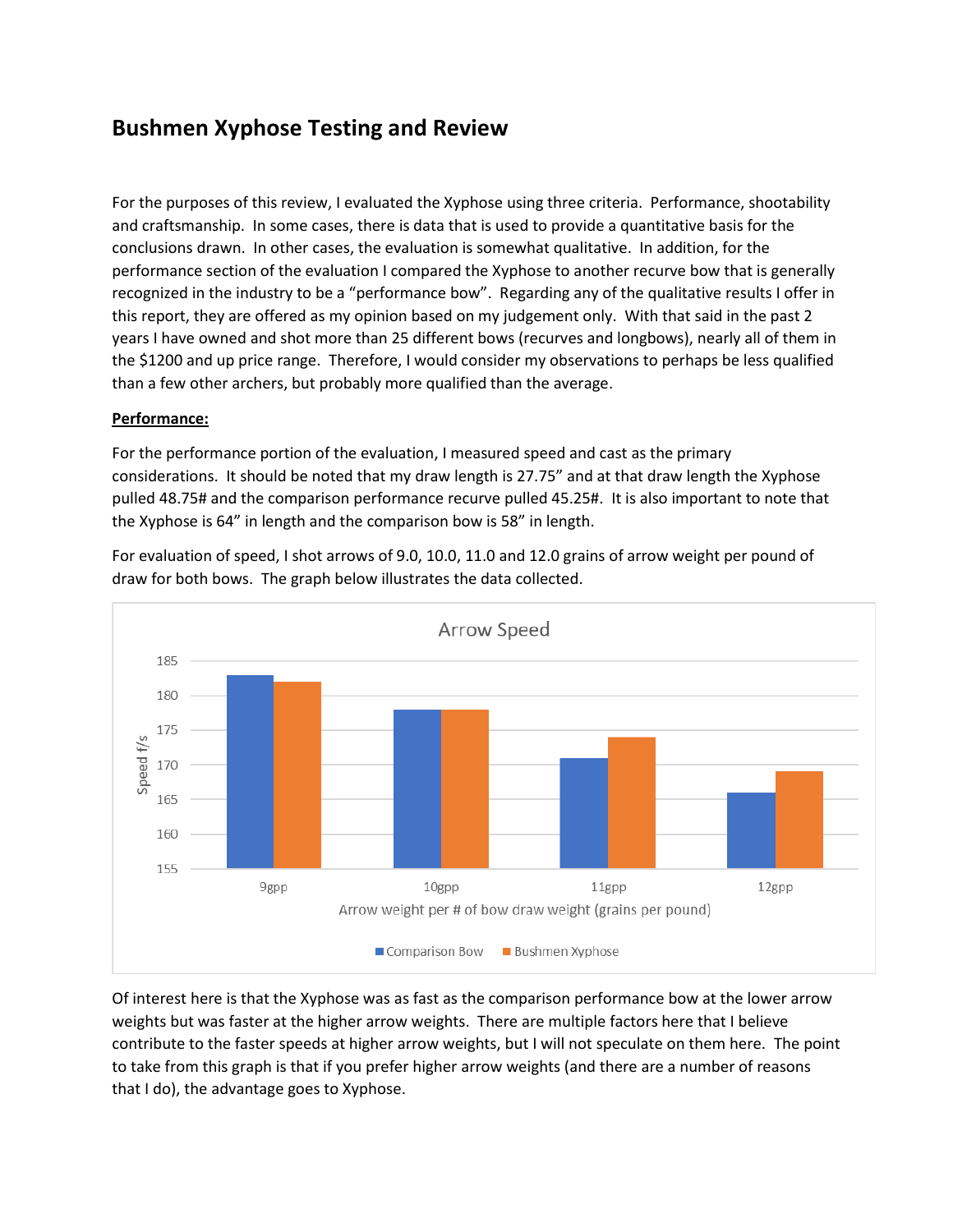Next I evaluated the arrow cast of both bows. For everyone shooting traditional, whether you shoot gap, string walk or instinctive, the sight picture matters. The arrow cast data is a graphical representation of that sight picture. Recall that the two bows had different draw weights. To overcome this difference, I normalized the data by evaluating each bow by shooting arrows that had the same weight per pound of draw. It has been my experience that two bows of the same model with different draw weights will shoot identical speeds when the grains of arrow weight per pound of draw weight is identical. That is to say that a 45# bow will shoot an arrow of 10.0 grains per pound the same speed as the same bow model at 50# shooting an arrow of 10.0 grains per pound. I have proven this multiple times with bows of various manufacture. If you accept that evidence, then it is perfectly appropriate to compare two different bow models of differing draw weight so long as the grains per pound are identical for both bows.



The graph below illustrates the cast of arrows weighing 11.1g/# for both bows.

It should be noted that I chose 11.1g/# because I prefer to shoot arrows between 10.5 and 11.5 for all of my bows. It is quite simply the best all around ratio for the shooting and hunting that I do. The important point to take from this graph is that the trajectory of the arrow is flatter for the Xyphose than for the comparison bow. That makes the sight picture more compact at closer ranges which is always a concern for me. I believe there are multiple factors that contribute to this characteristic, but the most obvious is arrow speed. In the previous graph the Xyphose was faster at heavier arrow weights so it makes sense that the cast of the arrow is flatter. I would anticipate that at  $9g/t$  the cast of the two arrows would be close to identical, but I don't shoot that arrow weight so for my personal evaluation that data was not relevant to me.

### **Shootability:**

There are a number of factors that I evaluated when I considered shootability and most of them are qualitative. The qualitative aspects that I considered were noise, hand shock, ease of tune and impact of form change on shot quality. The exception and only quantitative consideration was draw cycle.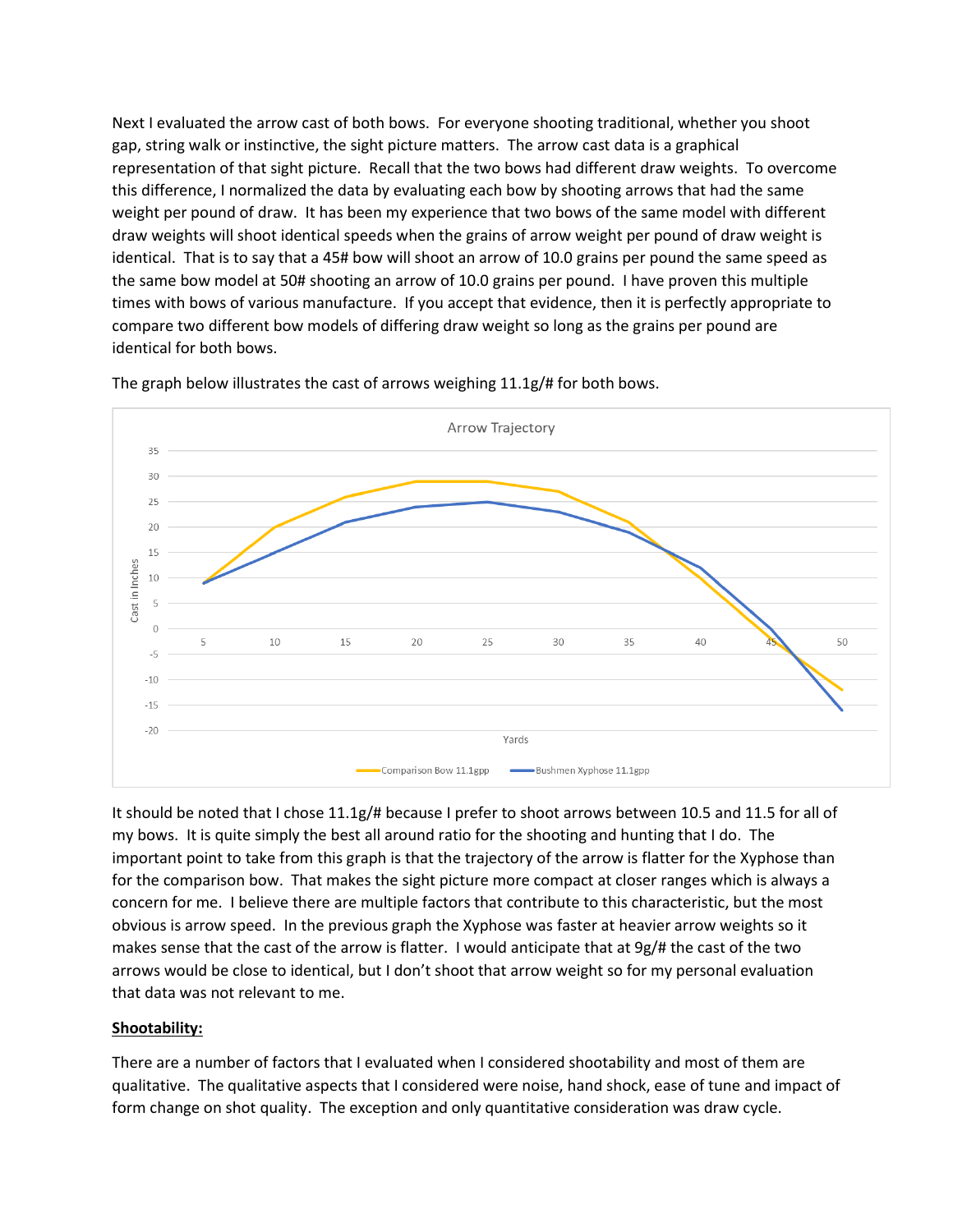

The graph below illustrates the draw cycle of the Xyphose from  $24'' - 32''$  as well as the stack per inch as the bow is drawn.

The smooth slope of the orange line demonstrates that there is no real stack or increase all the way up to 32". While not applicable to me, many with a 30"+ draw length should find this very appealing. What I found pleasing was after 24" the draw was very smooth and stacked at 1.75#/" on average. This gave the impression that you were shooting a bow several pounds less than the actual.

Regarding noise, I have always preferred longbows as they are inherently quieter than recurves. The Xyphose has some pretty significant hooks on it (see pics at end of the report) and as such I expected some significant twang and vibration. Much to my surprise it was about 50% of what I expected when I shot the bow at the middle of the recommended brace. I had a third party stand equidistant 3' behind me and another shooter who was shooting a longbow at an outdoor range. To his ear, he could not tell the difference between the two bows. After experimenting with the brace height I ended up about 3/8" higher and the noise was reduced by 50%. It is quieter than any other recurve I have shot and quieter than many of the higher end longbows I have shot.

When evaluating hand shock I was very pleasantly surprised. Based on the speed and the aggressive hooks you would expect the bow to be a bit violent on the release. However, the bow is quite dead in the hand. The bow was much more pleasant to shoot than the comparison performance recurve. I believe the primary two factors are design and physical mass. The comparison bow weighed in at 1.33# while the Xyphose weighed in at 2.47#. Of note here is that the Xyphose had equal or less hand shock than many of the high-end, three-piece recurves I have owned that weigh 3.5# or more. It is that fact that also points to the design of the bow being superior in regard to reducing hand shock.

Ease of tune is what really set this bow apart from almost all others for me. I was very surprised at how flexible the bow was in regard to the spine, length and point weight when setting up arrows. I was able to easily tune 500 spine arrows and 400 spine arrows out of the bow. In fact, a 500 spine of the same length and point weight as a 400 spine only showed modest differences in tune. Both spines flew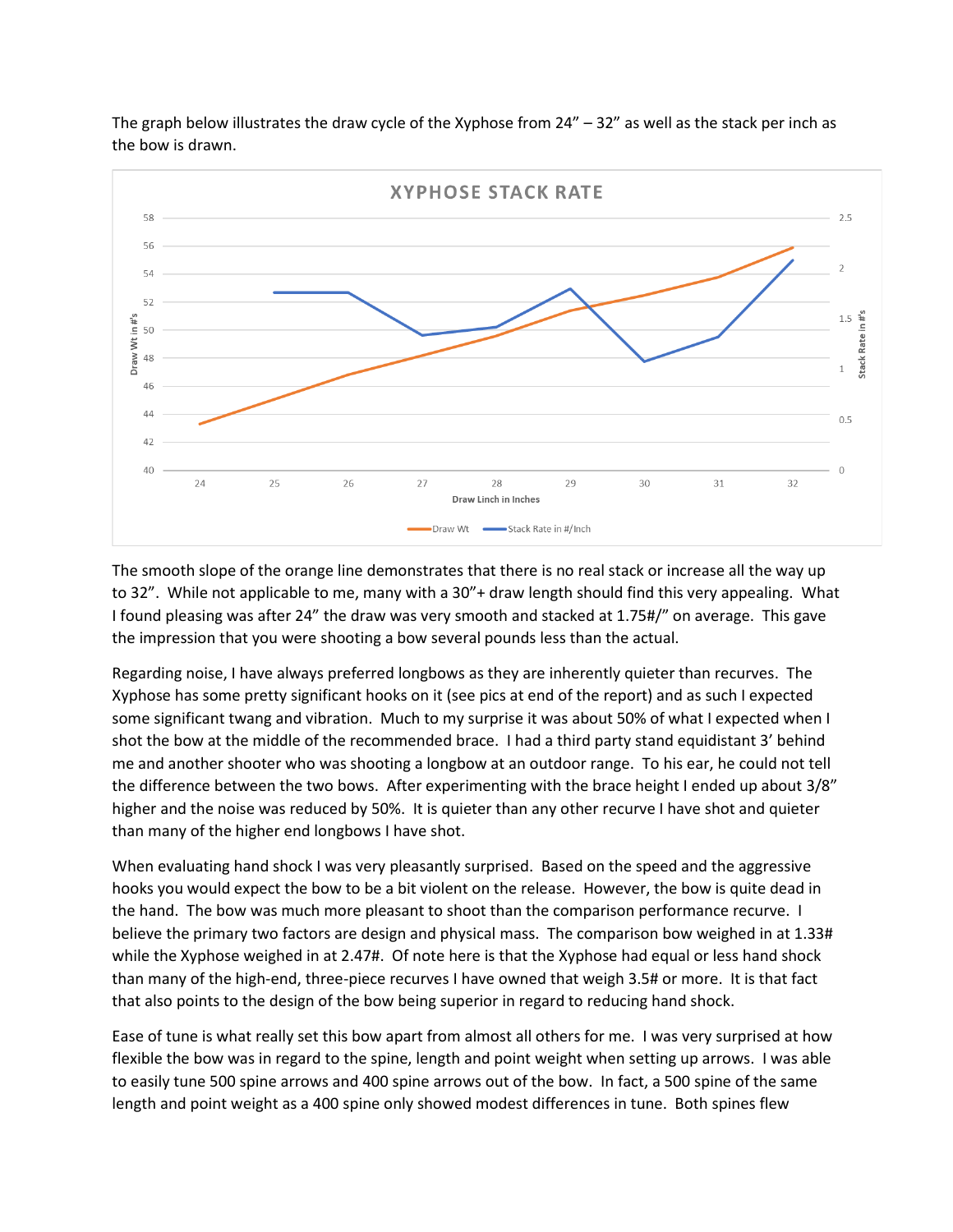cleanly when evaluating fletched arrows. 400 spine bare shafts were slightly stiff at 30 yards and 500 spine shafts were slightly weak at 30 yards. It took significant adjustments in point weight (50 grains or more) to have any measurable impact in tuning. I found the bow to be very accepting of arrows of all lengths and weights. I tested bare shaft arrows that I believed would have impacted the target 2-3 feet of center (both weak and stiff) at 40 yards only to find that they were 8-12" off center. This is a feature I can attribute only to bow design. It has been my experience that most performance bows are extremely temperamental in regard to tuning and I usually find this to be the most frustrating characteristic of performance bows. In this case, ease of tuning may very well be my favorite characteristic of this bow.

Just as the Xyphose is accepting of various arrow spines it is also pretty forgiving of form changes. Specifically, hand pressure on the grip and finger pressure on the string. Don't get me wrong, altering either of these pressure points impacted arrow impact at 30 yards, but at about half of the difference seen using the comparative performance recurve.

## **Craftsmanship:**

To anyone that has ever owned or held a Bushmen bow you know there are very few bows on the market that could be considered a peer in regard to beauty and quality. For the particular bow that I have and evaluated, Steve calls it a "special bow" and it certainly is. His bows are truly heirloom quality. Perhaps one of the most underrated benefits of a Bushmen is the nearly infinite number of ways the bow can be customized. If you can dream it, Steve can do it

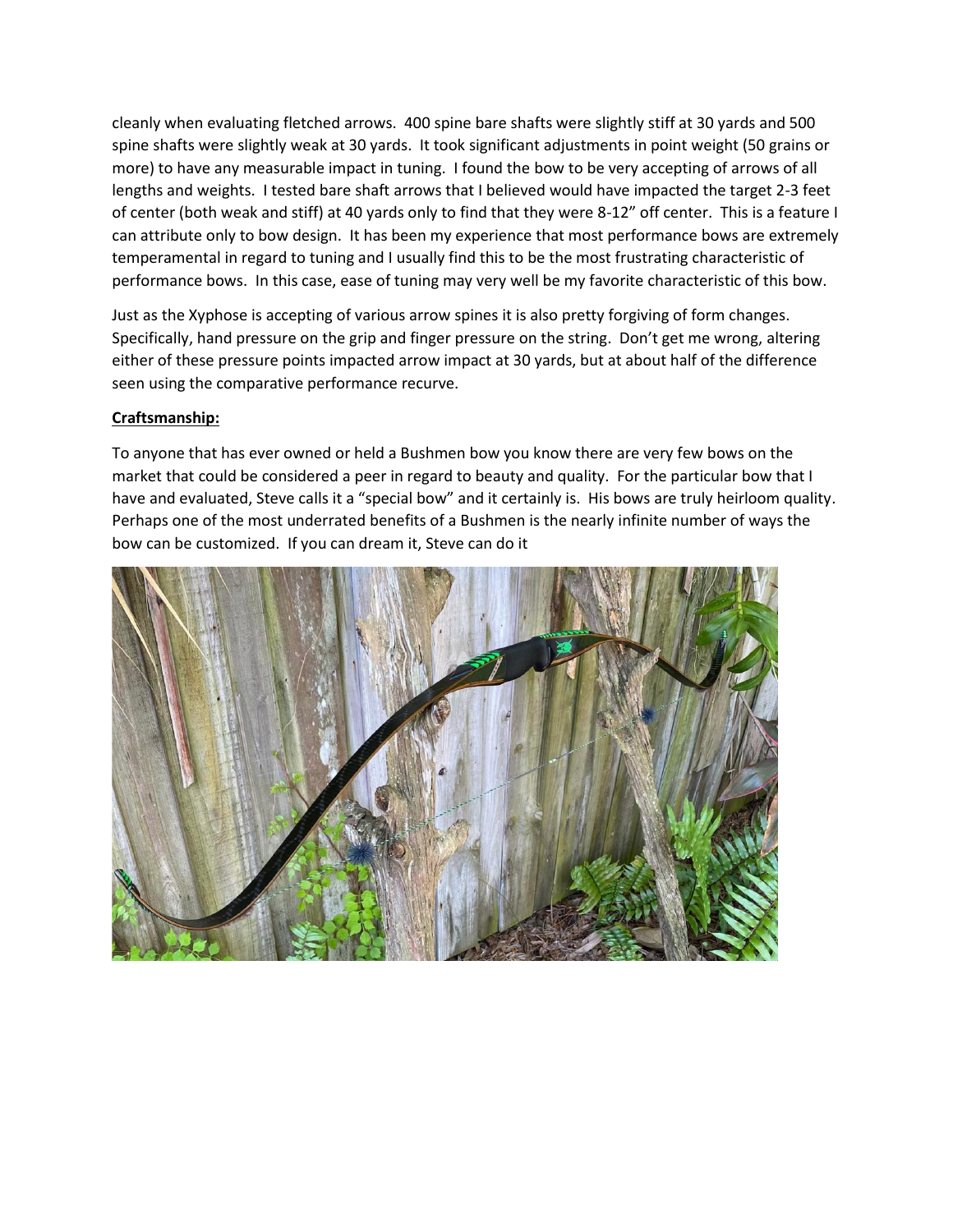